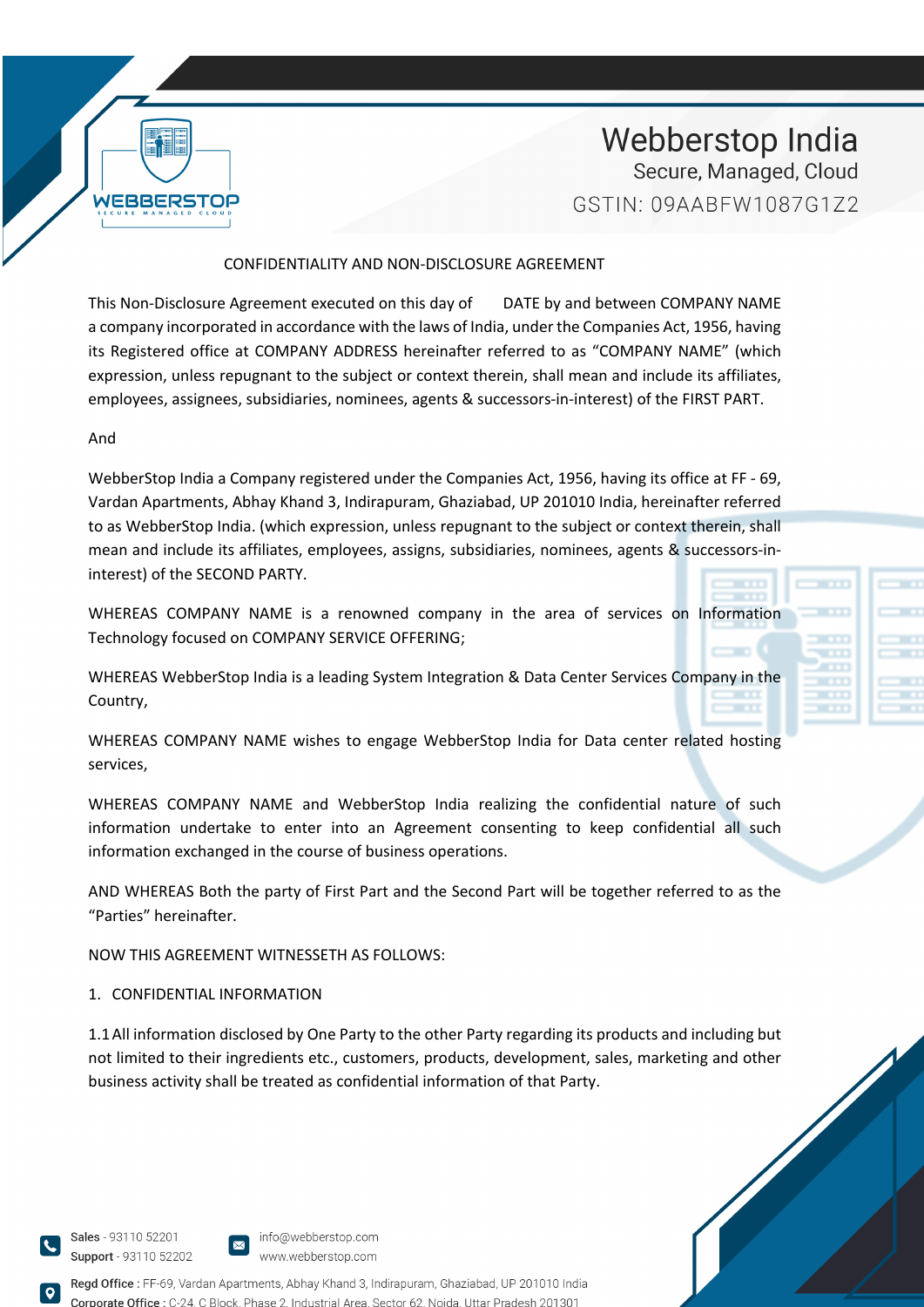

1.2All such confidential information is the property of that Party and that Party is the rightful owner of the same. All related intellectual properties related to these matters shall also belong to that Party.

1.3All information will be regarded as confidential whether disclosed orally, in writing, in visual or physical form as well as through electronic communication. Any oral communication shall be treated as confidential provided a written communication is received by the recipient within 30 days of such disclosure

1.4Information shall not be considered confidential only if it has been put out to the public and is as such easily available by or from the Parties. Incase of doubt One Party should make a written request to the Other Party to clarify the nature of the information in question.

### 2. NON-DISCLOSURE

**WEBBERSTOP** 

2.1All information obtained by One Party in the course of the fulfillment of obligations arising under this Agreement/any earlier Agreement or Contract/work order/any other means and any other authorized information relating to the Other Party that may be required will be understood to be the Confidential Information of that Other Party. The Party receiving information hereby unconditionally agrees and undertakes that it shall not and that its employees shall not disclose or publish the terms and conditions of this Agreement or disclose the information submitted by the Other Party under this Agreement to any third party unless such disclosure is required by law for the purpose of performing any of the obligations of under this Agreement. All such disclosure shall be immediately brought to the notice of the Other Party.

2.2The Parties shall, at all times, maintain adequate procedures to prevent improper and unauthorized disclosure of any Confidential Information and to prevent loss of and from any such information. In the event of any loss or disclosure of Confidential Information, intentionally or otherwise, the Party receiving information shall notify the Other Party immediately and initiate at its cost all remedial measures necessary to minimize adverse consequences thereof.

2.3No Party shall disclose to any third party, Confidential Information made available to it under this Agreement. In case it is required by a court of competent jurisdiction to disclose any such information relating to the Other Party, the Party compelled to disclose such information shall inform the Other Party in advance of all such submission of information. The Party disclosing such information undertakes to limit disclosure to the absolute minimum necessary to comply with such order and to ensure the safety of such information including but not limited to making efforts to ensure orders from such court to safeguard the Confidential Information.

Sales - 93110 52201 Support - 93110 52202 info@webberstop.com www.webberstop.com

Regd Office: FF-69, Vardan Apartments, Abhay Khand 3, Indirapuram, Ghaziabad, UP 201010 India Phase 2, Industrial Area, Sector 62, Noida, Uttar Pradesh 201301

|    | --    |  | _ |  |
|----|-------|--|---|--|
|    | .     |  | _ |  |
|    | .     |  |   |  |
|    |       |  |   |  |
| m. | 5 T I |  |   |  |
| т  | .     |  |   |  |
|    |       |  |   |  |

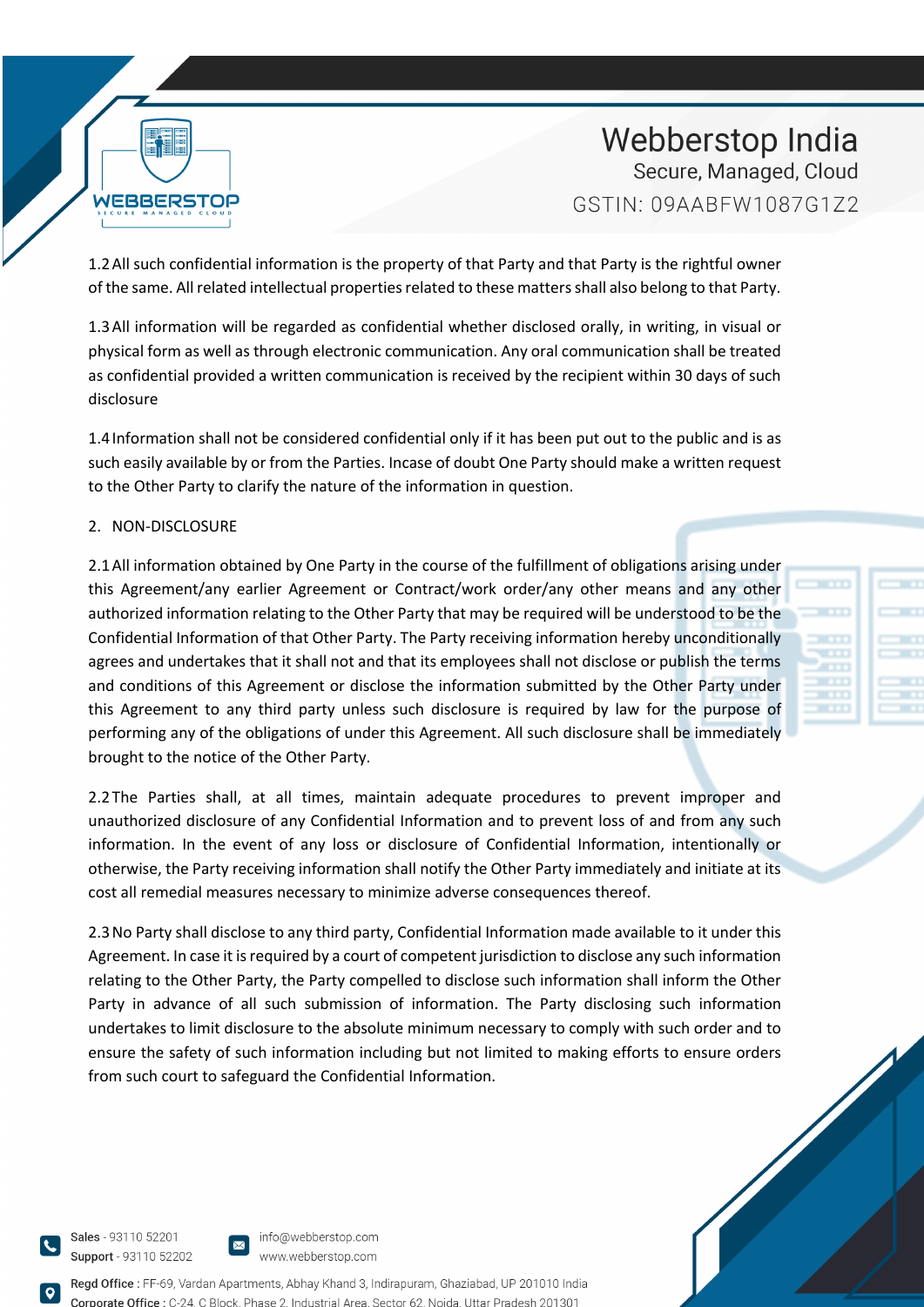

2.4The Parties shall ensure safety and security of documents, drawings, items of work in process and products that embody Confidential Information by providing locked files or by storing them in areas with restricted access to prevent its unauthorized disclosure.

2.5No Party shall disclose Confidential Information to subcontractors nor subcontract any part of the work/project/task/assignment entrusted to it without first obtaining written consent from the Other Party.

2.6All Confidential Information, including the inherent intellectual properties, remains the sole and exclusive property of the concerned Party.

2.7Any data or personal information of any Party, its employees or its Customers and their employees shall remain strictly confidential and both Parties shall comply with all applicable privacy and data protection laws.

2.8No Party shall use the Confidential Information for their own benefit or for the benefit of anyone other than the Parties.

2.9The Parties shall use the Confidential Information only for the purpose for which it is supplied by the Other Party.

2.10 The Parties undertake to maintain all information regarding the providing of the agreed services and all Confidential Information as the property of the concerned Party.

2.11 No Party shall copy, reproduce, publish or distribute, in whole or in part any Confidential Information, as a sample or otherwise, without prior written permission of the Other Party.

2.12 Both Parties shall disclose Confidential Information on a need to know basis to its employees in order to enable them to carry out the tasks related to the purposes of this Agreement.

2.13 Upon any Party discovering a breach of the confidentiality obligations by its Representatives, it shall immediately inform the Other Party of the same and take all steps necessary to mitigate consequences of such a breach of confidentiality.

2.14 Upon the written request of One Party, the Other Party shall return, all copies of the Confidential Information already in its possession or within its control, without any charges and destroy/delete, from all sources, all such documents transferred to it via whatever media (including but not restricted to Paper/FTP/CD/USB Token, email etc.) for printing/reference, after completion of the assigned job and damaged documents/media, during the process of job.

Sales - 93110 52201 Support - 93110 52202



info@webberstop.com www.webberstop.com

Regd Office: FF-69, Vardan Apartments, Abhay Khand 3, Indirapuram, Ghaziabad, UP 201010 India  $\theta$  office  $\cdot$  C-24 C Block Phase 2, Industrial Area, Sector 62, Noida, Uttar Pradesh 20130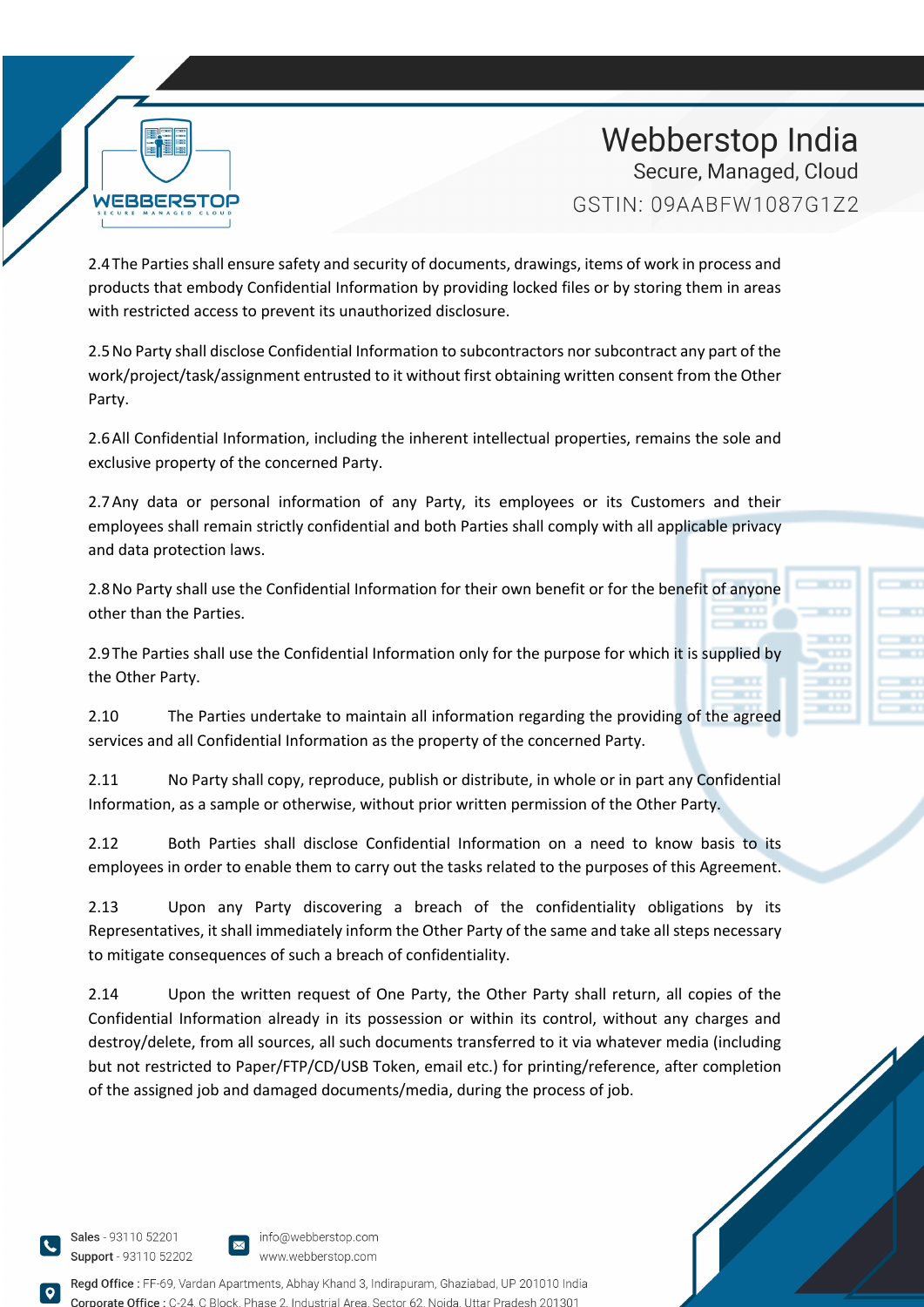

2.15 In case of breach of any confidentiality obligations, the Parties shall be entitled, without waiving any other rights or remedies, to seek such injunctive or equitable relief as may be deemed proper by a court of competent jurisdiction. Nothing herein shall be construed as prohibiting a Party from pursuing any other remedies available to it for such breach or threatened breach, including the recovery of damages from the Other Party.

2.16 If any provision of this Agreement shall be held by a court of competent jurisdiction to be illegal, invalid or unenforceable, the remaining provisions shall remain in full force and effect.

2.17 All obligations created by this Agreement shall survive for a period of Three (3) years from the date of disclosure of the Confidential Information.

## 3. INTELLECTUAL PROPERTY

3.1The Parties undertake not to use any of the information or material of the Other Party, including but not limited to trademarks, patents or copyrighted products for any purposes including in any printed or electronic form including amongst other things in brochures or publicity material without prior written permission of the Other.

3.2All Confidential Information and any Derivatives thereof whether created by WebberStop India or Zenais Consultancy, under this Agreement, remain the property of WebberStop India and no license or other rights to Confidential Information is granted or implied hereby. For purposes of this Agreement, "Derivatives" shall mean: (i) for copyrightable or copyrighted material, any translation, abridgement, revision or other form in which an existing work may be recast, transformed or adapted; (ii) for patentable or patented material, any improvement thereon; and (iii) for material which is protected by trade secret, any new material derived from such existing trade secret material, including new material which may be protected by copyright, patent and/or trade secret. WebberStop India further acknowledges that all original works of authorship which are made by WebberStop India (solely or jointly with others) within the scope of and during the term of this Agreement and which are protectible by copyright are "works made for hire."

### 4. TERM

4.1The terms of this Agreement Are Three Year from the date of signing of this Agreement

Provided that the term of this agreement shall be co-terminus with the business agreement to be entered between the parties.

Sales - 93110 52201 Support - 93110 52202



info@webberstop.com www.webberstop.com

Regd Office: FF-69, Vardan Apartments, Abhay Khand 3, Indirapuram, Ghaziabad, UP 201010 India Phase 2, Industrial Area, Sector 62, Noida, Uttar Pradesh 201301